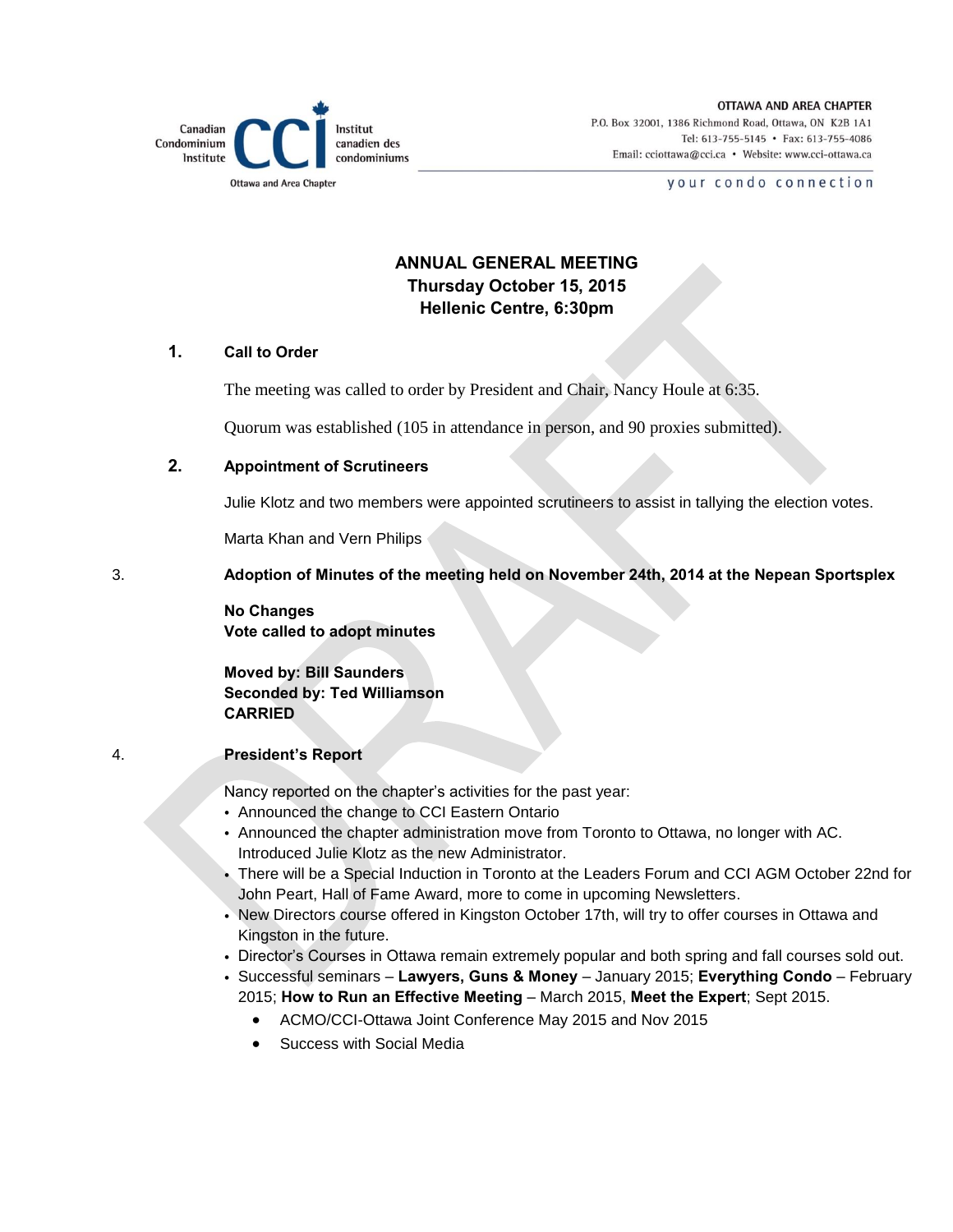**Minutes of the 2015 Annual General Meeting Page 2**

#### 5. **Treasurer's Report**

Treasurer Stephanie Courneyea presented the 2014/15 financial statement, noting that it was a very successful financial year for the chapter.

Revenue \$ 130,156 Expense \$ 126,938 Surplus \$ 3,218 Members' Equity Beginning of Year \$29,317 Members' Equity End of Year \$32,535

Stephanie called for a motion to accept the 2014/2015 financial statements as presented.

Moved by: Ted Williamson

Seconded by: CCC 67

CARRIED

#### 6. **Appointment of Accountant for Review of the fiscal year 2015/16**

Stephanie called for a motion to appoint BDO as Accountant to review the financial records for the 2015-16 fiscal year"

**Moved by CCC 67**

#### **Seconded by: CCC 338**

## **CARRIED**

Asked to include the budget in the report moving forward.

## **7. By Law Amendment,**

- This is coming down from CCI National, look for changes in the future.
- Asked to include the By Laws on the Web Site

#### **8. Report on CCI-National**

- development of acts
- National data base set up

## **9. Communication and Social Media**

**Communications Chair Rodrigue Escayola presented a update on communication;**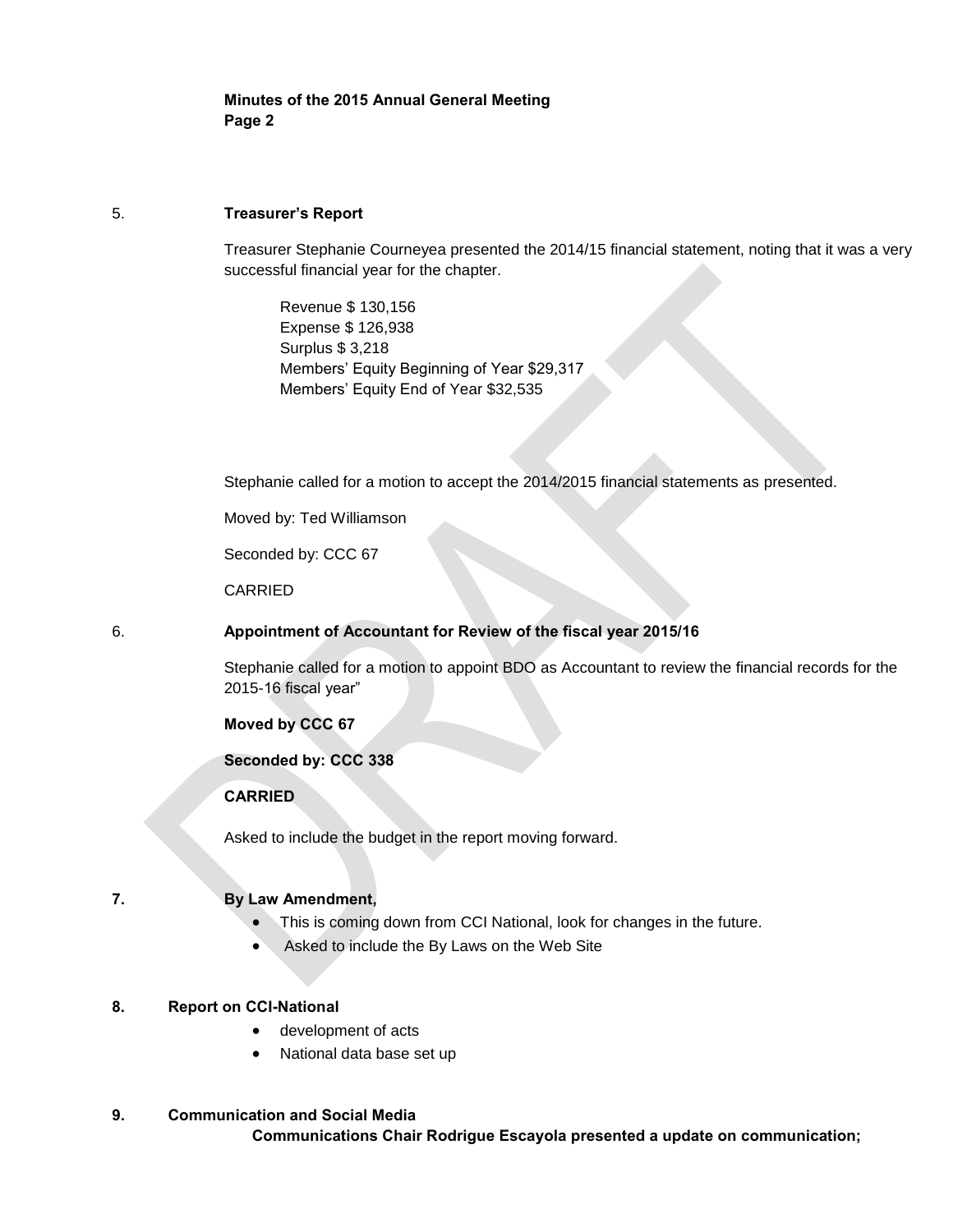- Social media, feeding communication.
- **•** Electronic Newsletter, digital Era.
- Better distribution, wider base.
- Current newsletters are in the Members only section.
- Power of Media, Grow, Connect, exchange
- use Link in page and Twitter

## **10. Membership report**

Membership chair, Andree Ball, provided an update on the chapter's membership status:

- 51 Professional members
- 21 Individual members
- 26 Business partners
- 73 1-49 Units
- 125 50-149 Units
- 49 150-250 units
- 3 250+ units

## 11. **Education Report**

Education Chair, Constance Hudak, reviewed the chapter's 2014/15 seminar program.

- 4 successful seminars during 2014/15 as well as the Spring and Fall Directors' Courses
- Director's courses, change and develop.
- Seminars were very well received and the chapter will continue to expand course offerings in the upcoming year.
- The schedule for the 2015/16 year will be set at the next Strategic Planning Meeting.

## **12. Election of Directors**

Nancy Houle introduced and thanked last year's board members. She then declared the meeting open for nominations to serve on the Board of Directors. Four vacancies exist on the Board –three for three-year terms, and one for a Two-year term.

The following members put their names forward to serve on the Board and spoke briefly:

Ian Davidson – CMG Stephanie Courneyea – McCay Duff & Company LLP Chantal Wegner – Exp Service Inc Michael Lewicki - Real Estate Broker Justin Tudor - Keller Engineering Stephanie Robinson - WSP Michelle Compton – Taggart Realty

There being no additional nominations from the floor, Nancy called for a motion to close the nominations.

Moved by Ted Williamson

Seconded by: Noreen Harris Carried